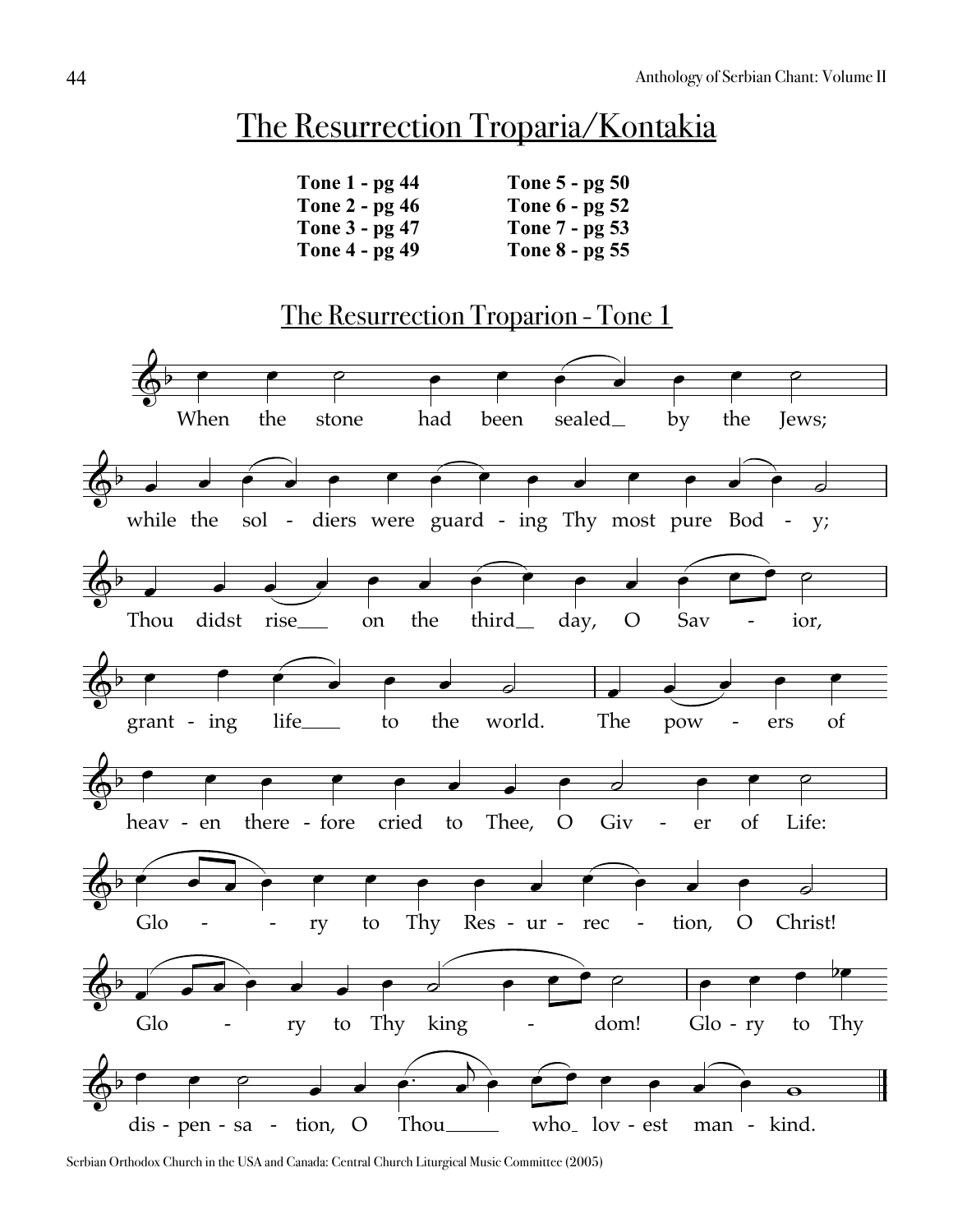

Serbian Orthodox Church in the USA and Canada: Central Church Liturgical Music Committee (2005)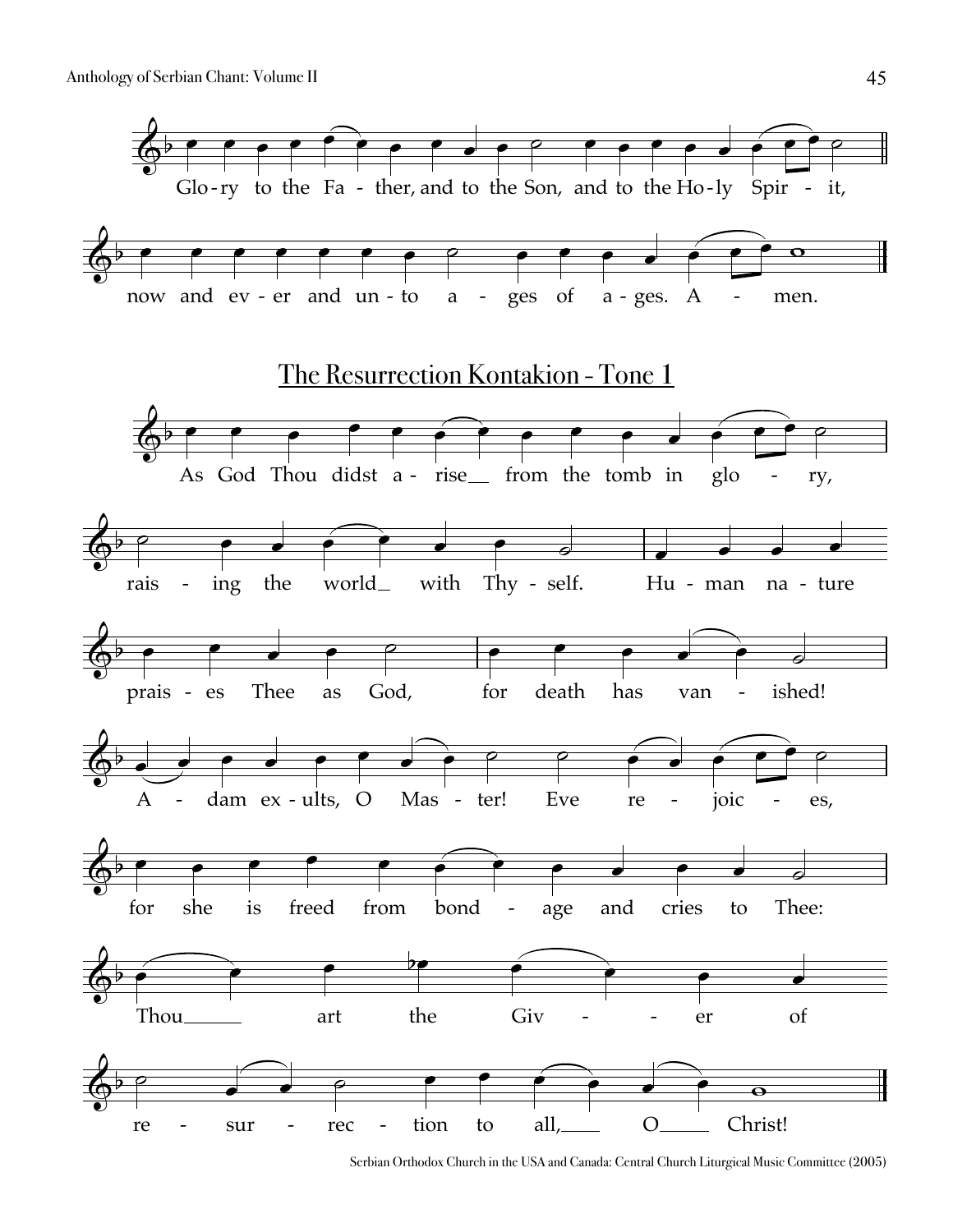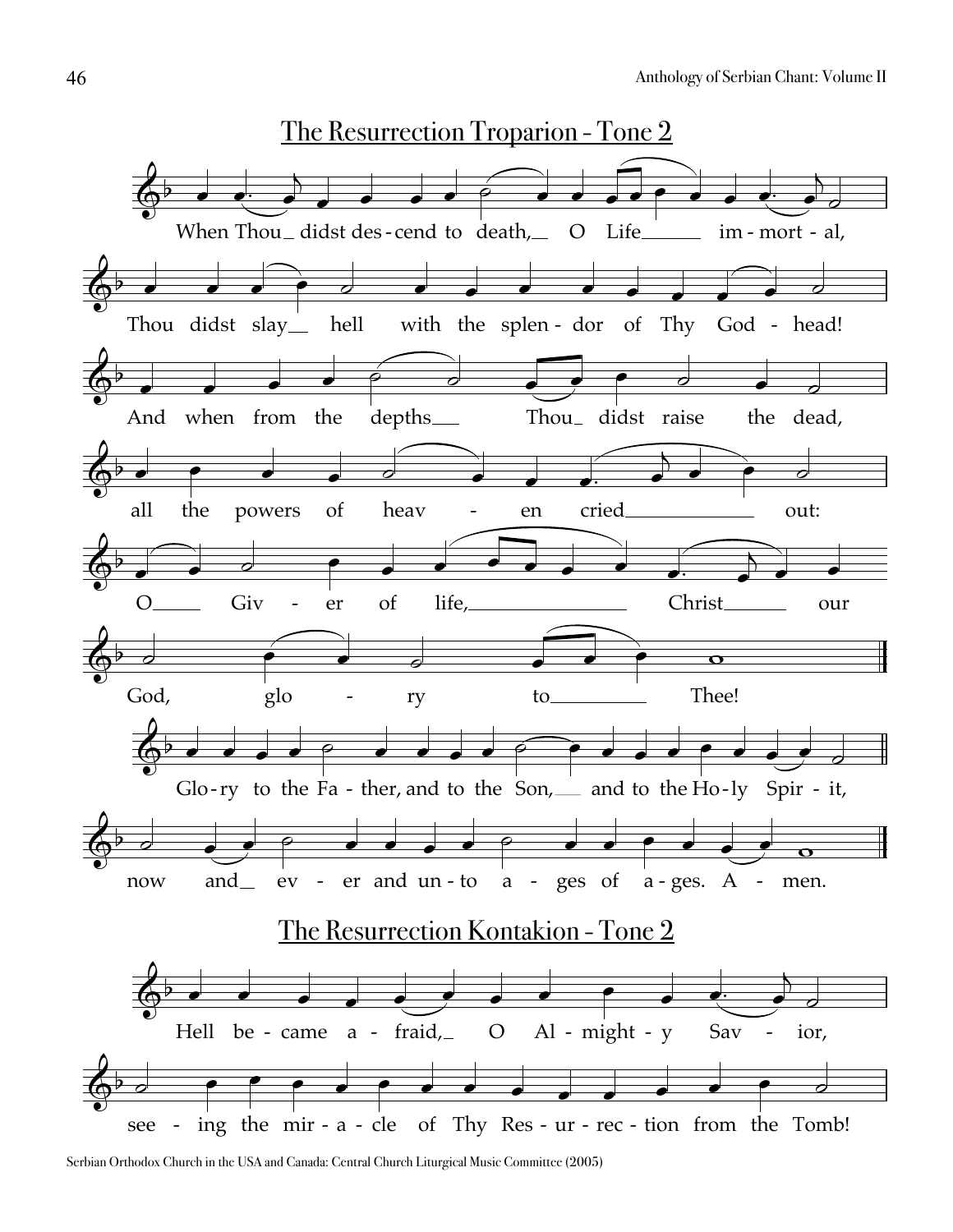Anthology of Serbian Chant: Volume II



Serbian Orthodox Church in the USA and Canada: Central Church Liturgical Music Committee (2005)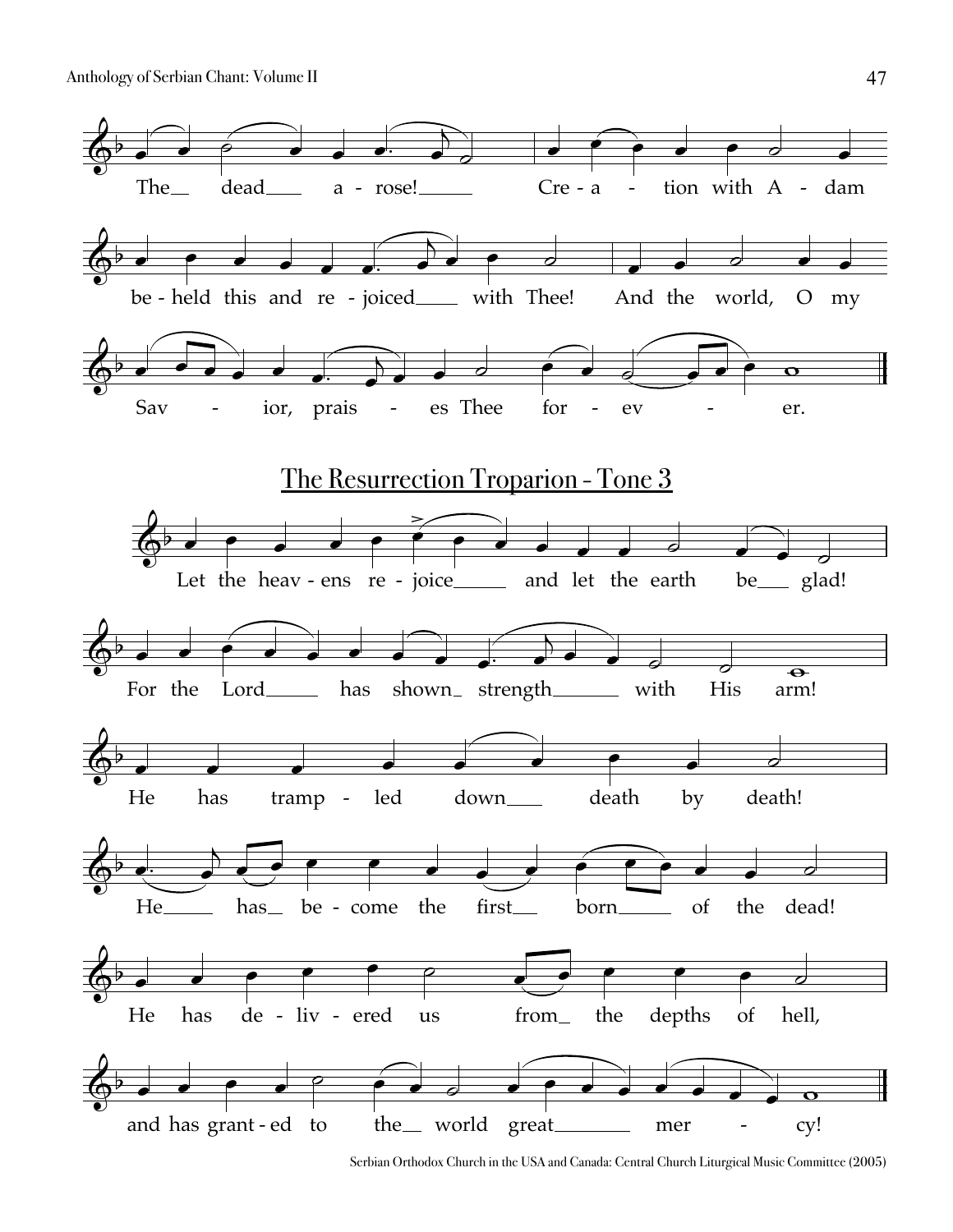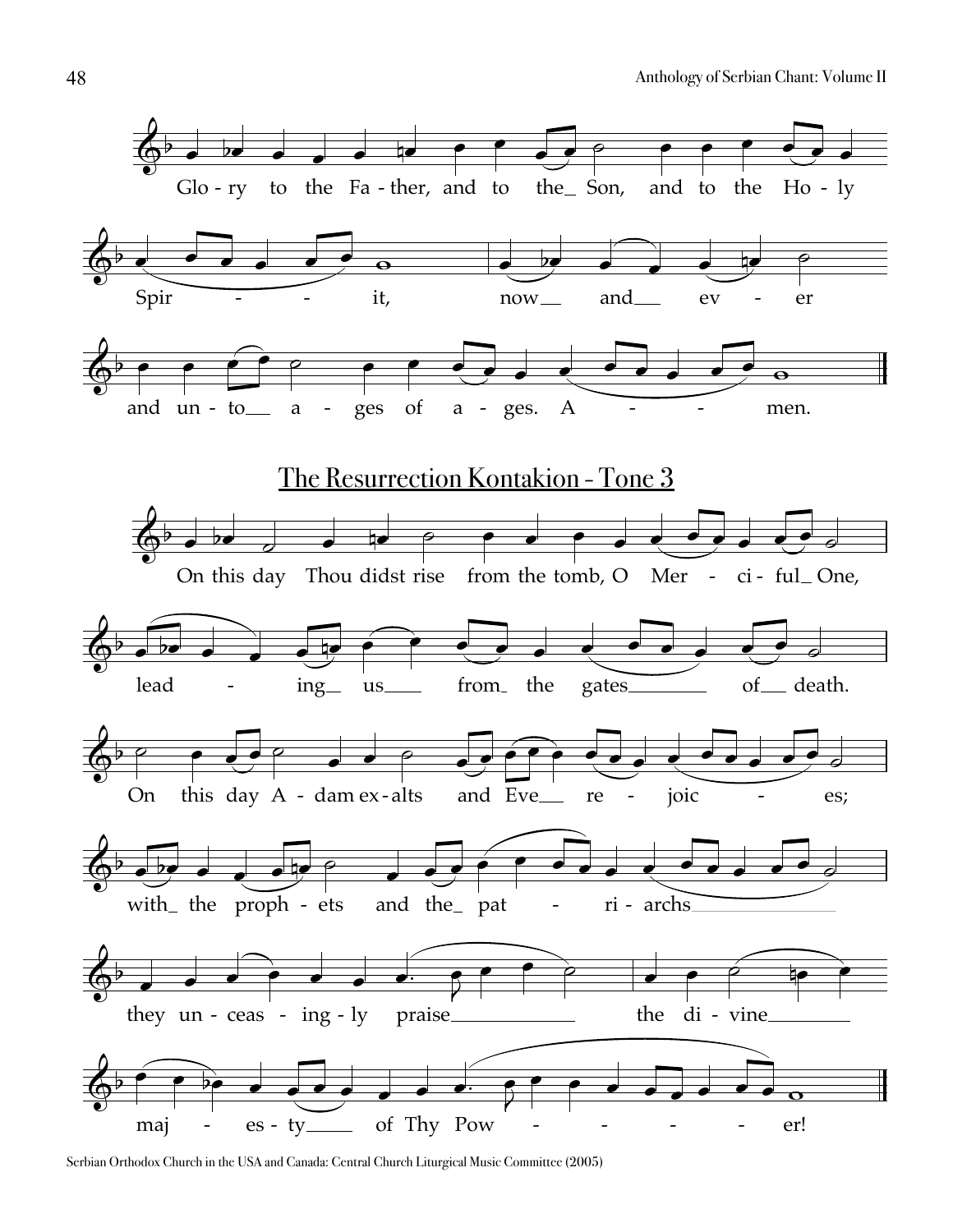

Serbian Orthodox Church in the USA and Canada: Central Church Liturgical Music Committee (2005)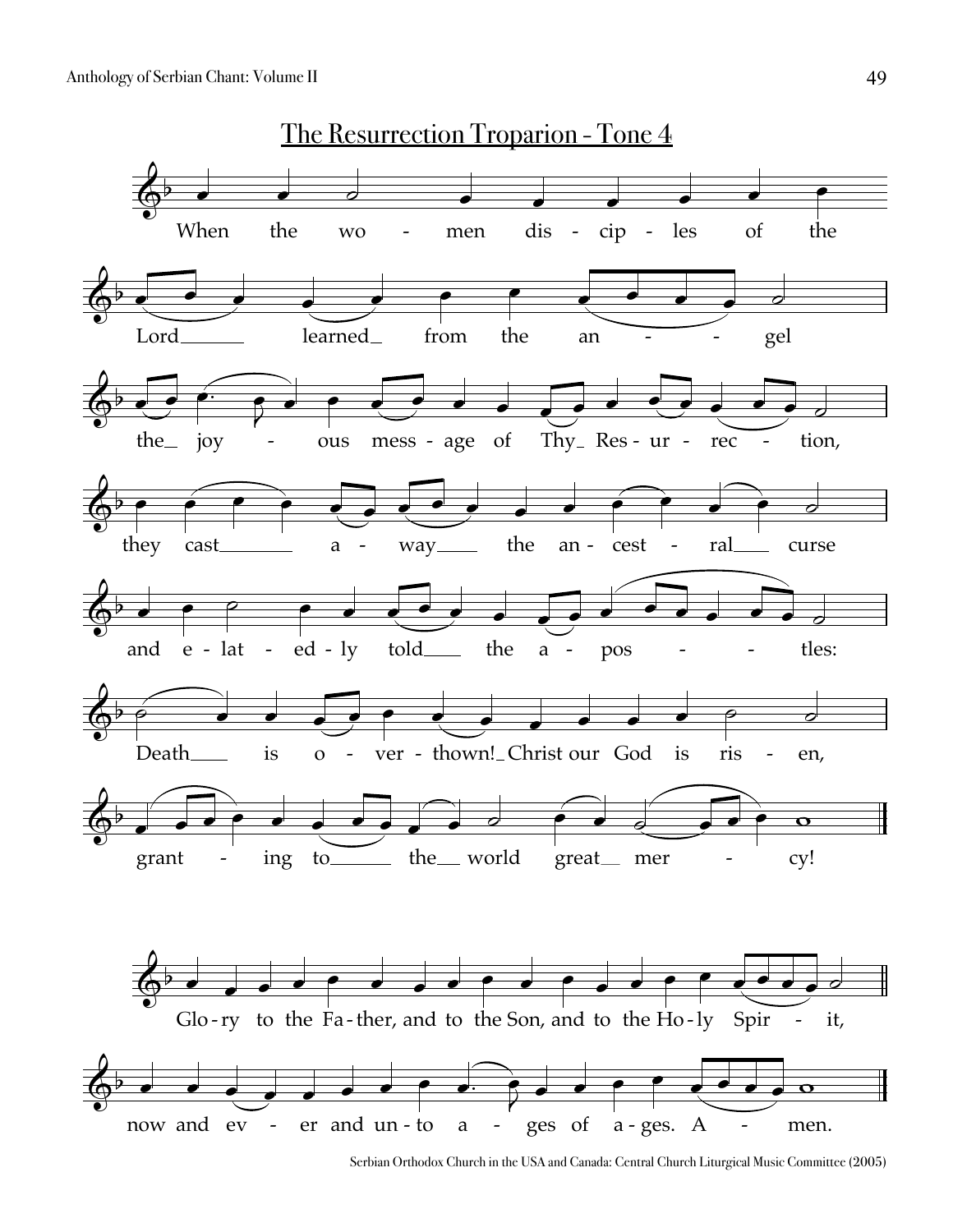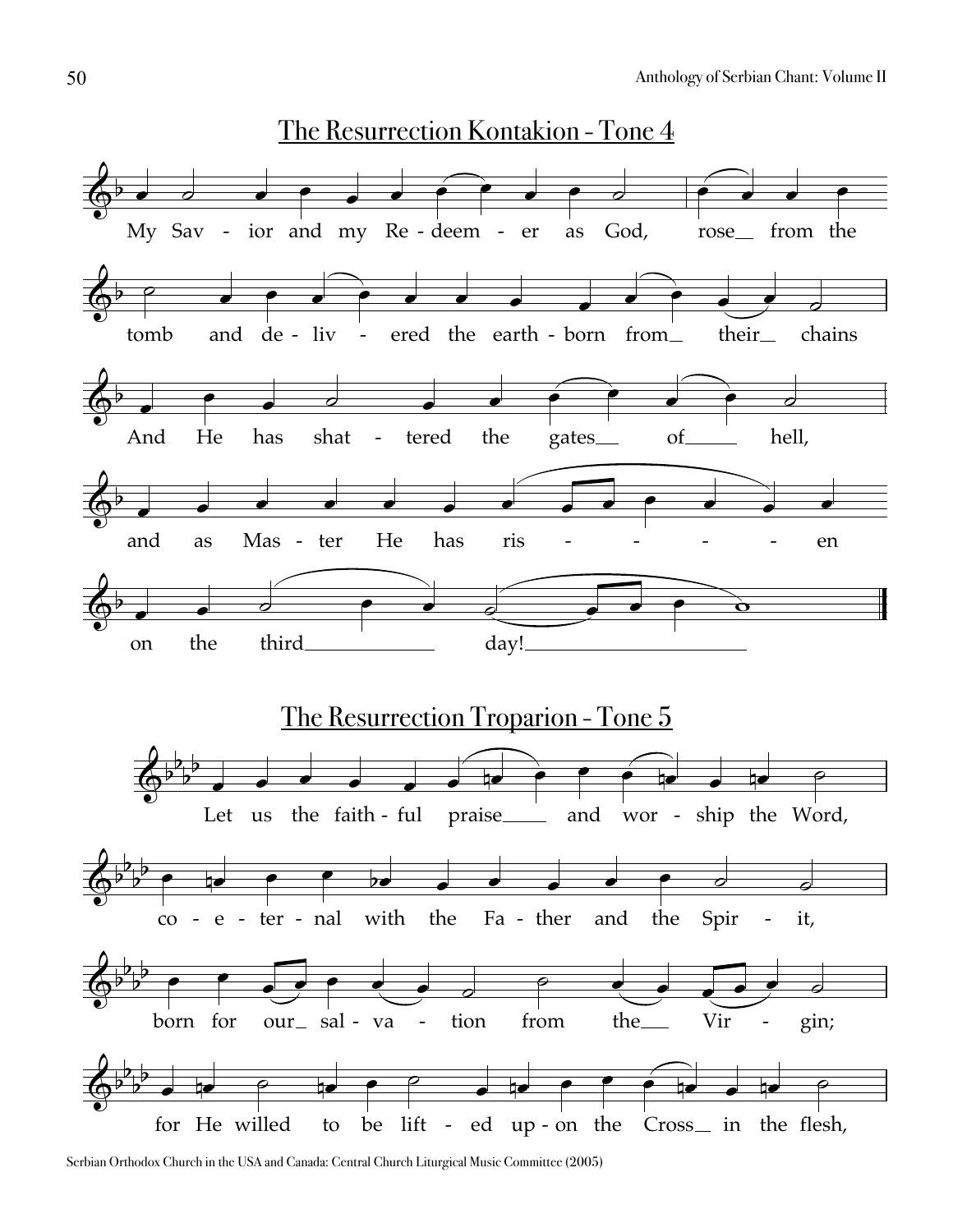

Serbian Orthodox Church in the USA and Canada: Central Church Liturgical Music Committee (2005)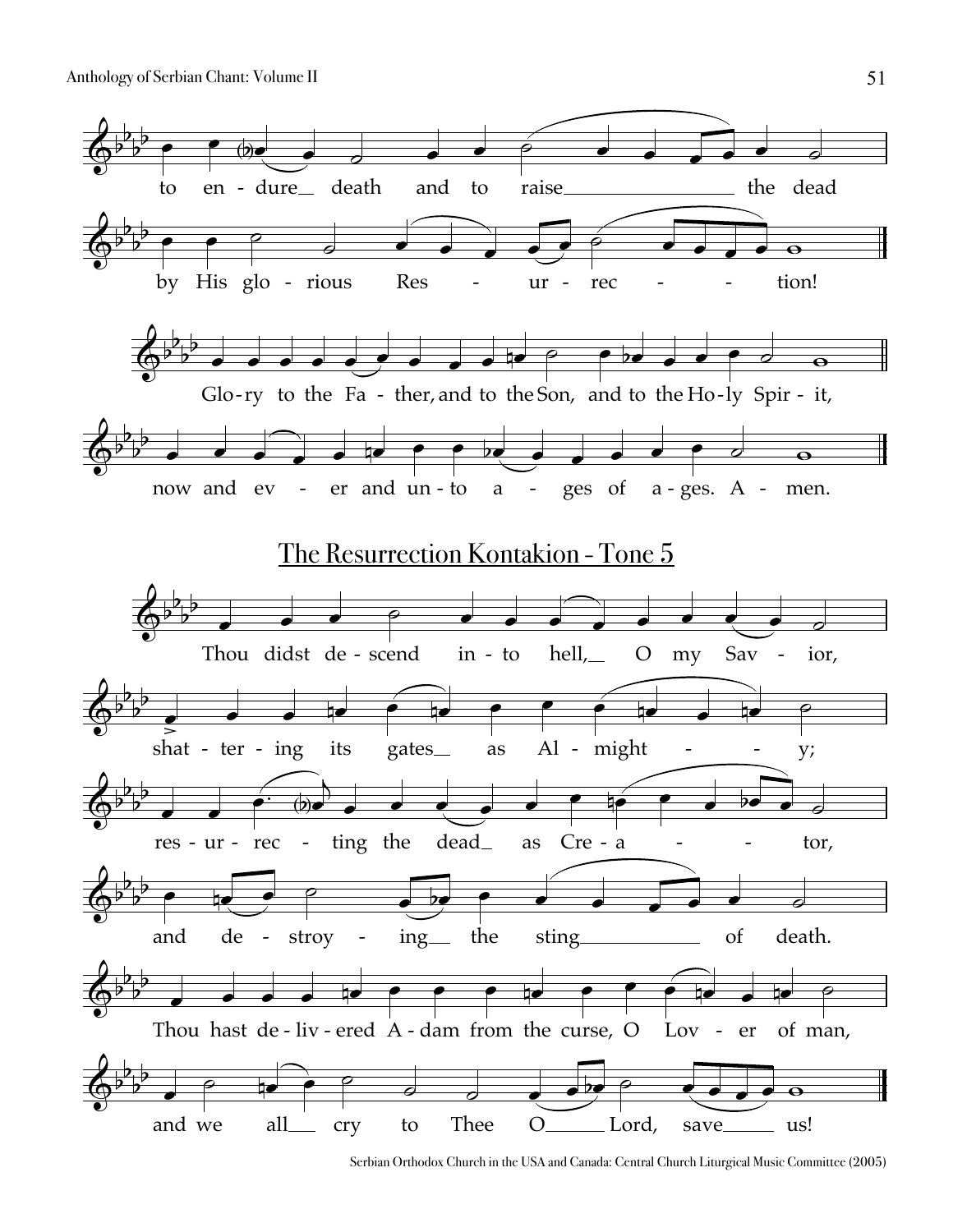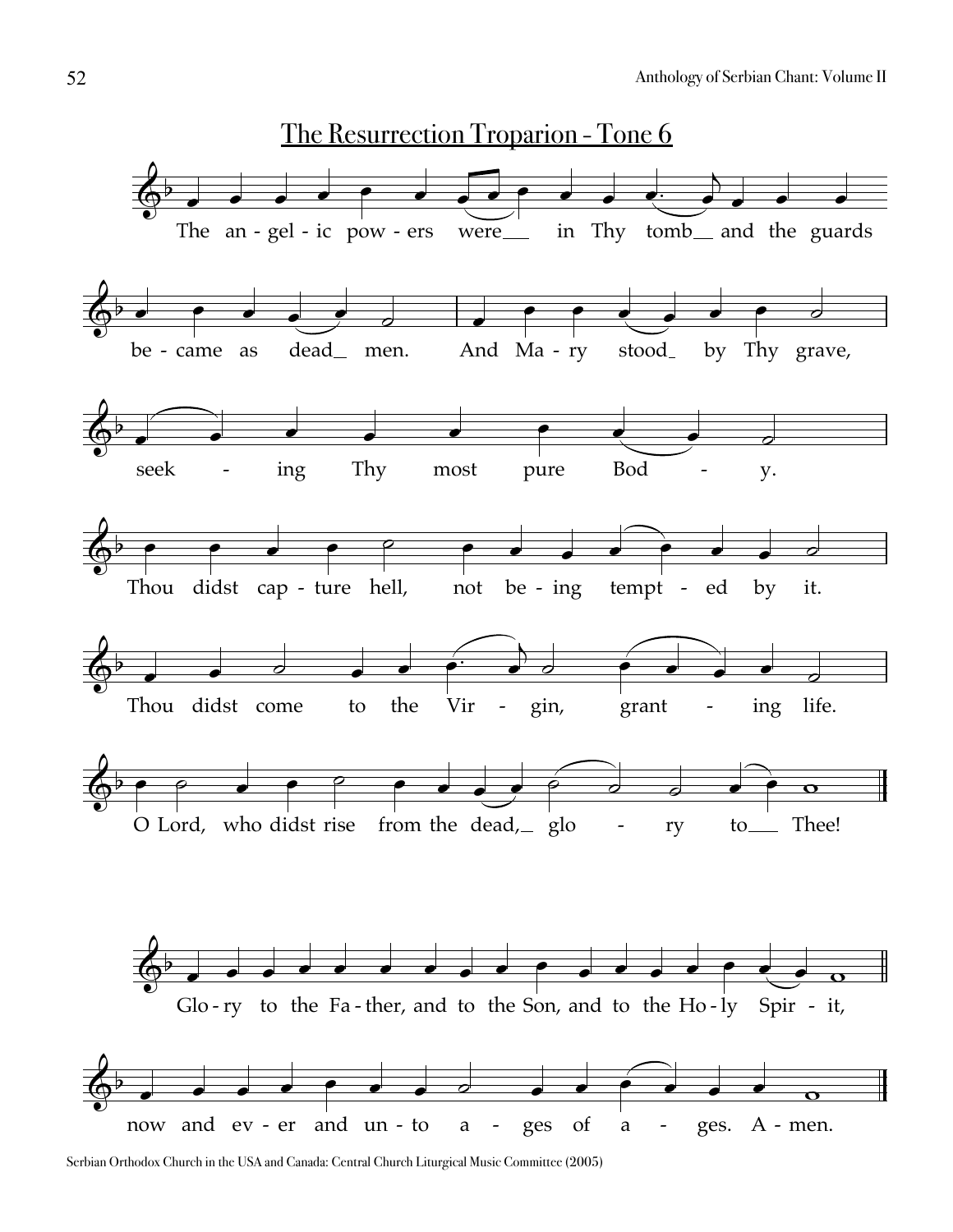

Serbian Orthodox Church in the USA and Canada: Central Church Liturgical Music Committee (2005)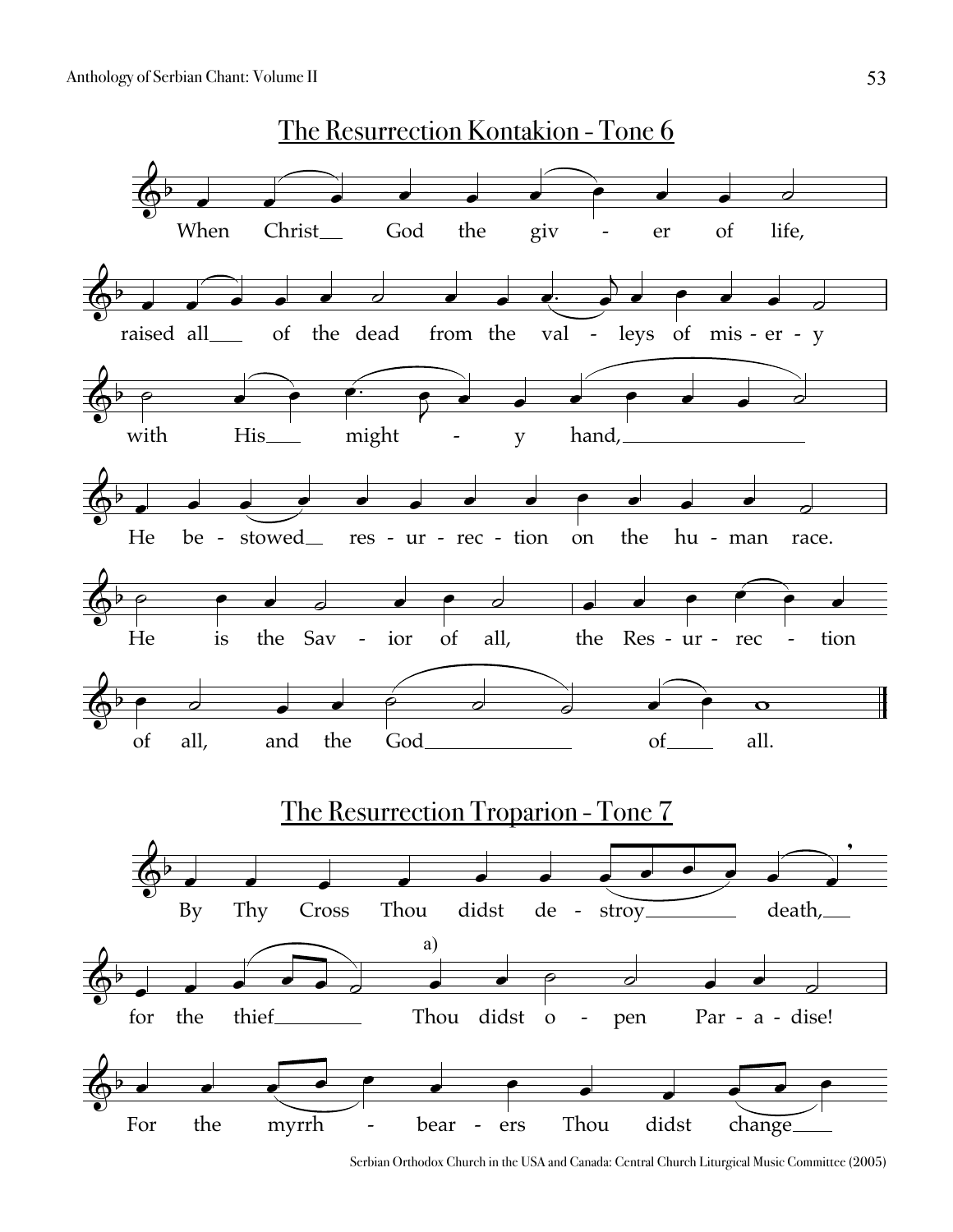

Serbian Orthodox Church in the USA and Canada: Central Church Liturgical Music Committee (2005)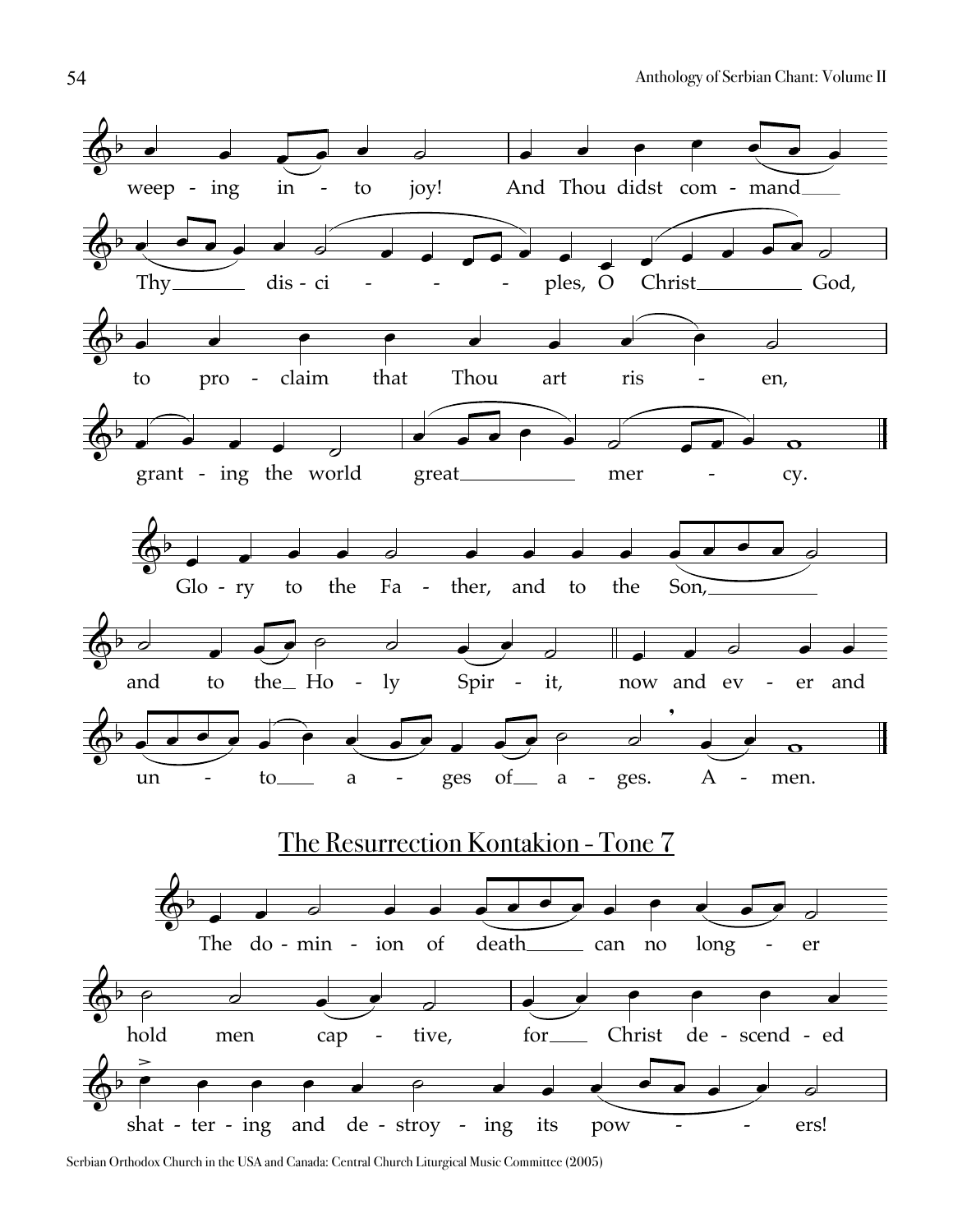Anthology of Serbian Chant: Volume II



Serbian Orthodox Church in the USA and Canada: Central Church Liturgical Music Committee (2005)